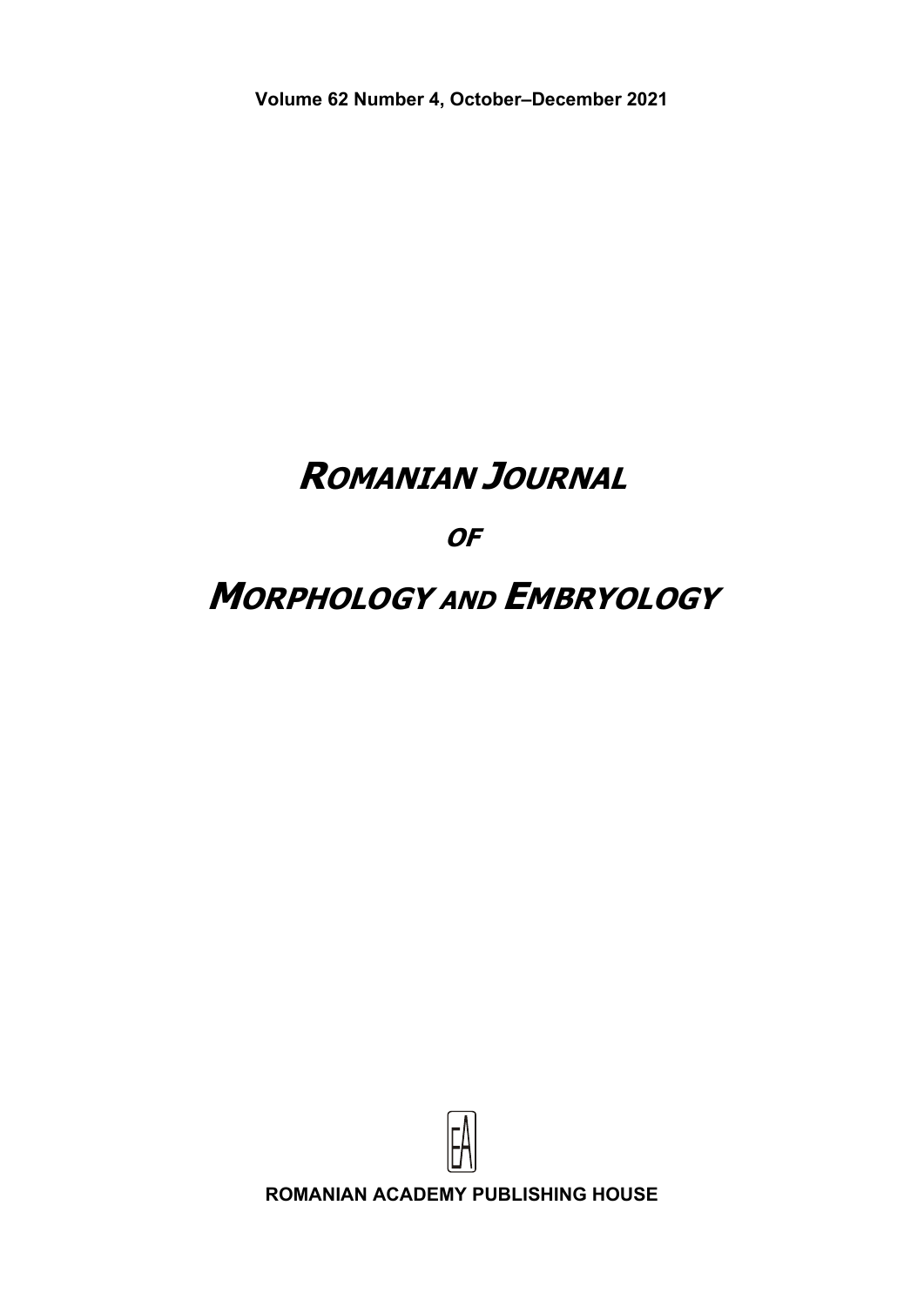#### **© 2021 ROMANIAN ACADEMY PUBLISHING HOUSE. All rights reserved.**

#### **International Public License**

*Romanian Journal of Morphology and Embryology* open-access articles are distributed under the terms of a Creative Commons Attribution-NonCommercial-ShareAlike 4.0 International (CC BY-NC-SA 4.0) Public License, which permits unrestricted use, adaptation, distribution and reproduction in any medium, non-commercially, provided the new creations are licensed under identical terms as the original work and the original work is properly cited.

#### **Publication agreement**

Articles and any other material published in the *Romanian Journal of Morphology and Embryology* represent the opinions of the author(s) and should not be construed to reflect the opinions of the EDITOR and the PUBLISHER. Submission of an article implies that the work described has not been published previously (except in the form of an abstract or as a part of a published lecture or academic thesis), that it is not under consideration for publication elsewhere, that its publication is approved by all authors and tacitly or explicitly by the responsible authorities where the work was carried out, and that, if accepted, it will not be published elsewhere in the same form, in English or in any other language, without the written consent of the PUBLISHER. Contributions are accepted on the understanding that the authors have obtained the necessary authority for publication. Submission of multi-authored manuscripts implies the consent of each of the authors. The PUBLISHER will assume that the senior or corresponding author has specifically obtained the approval of all other co-authors to submit the article to this journal.

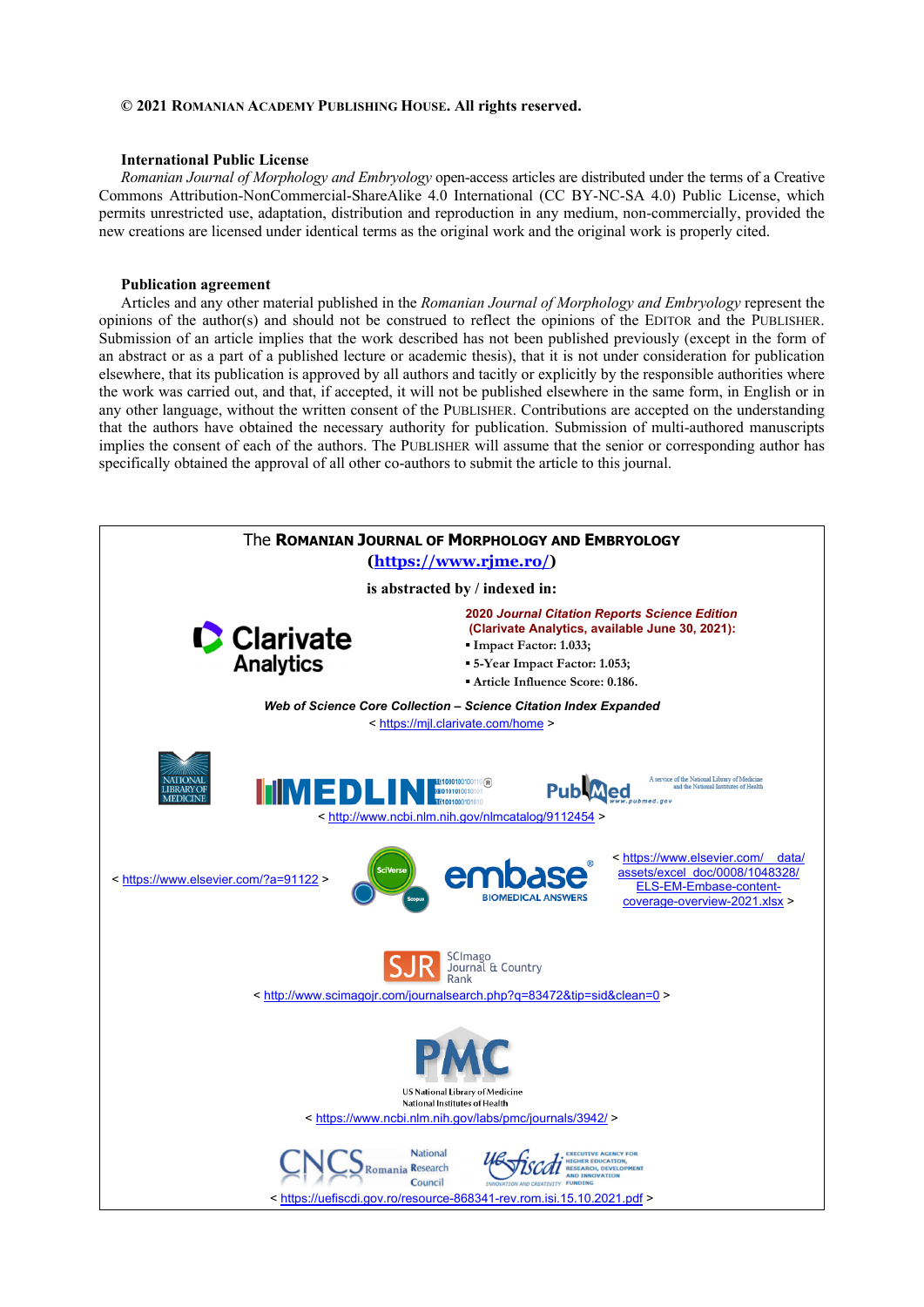# **ROMANIAN JOURNAL**

### **OF**

## **MORPHOLOGY AND EMBRYOLOGY**

## (Journal of the Romanian Society of Morphology)

Volume 62 Number 4, 2021, pp. 877-1086

### **CONTENTS**

#### **REVIEWS**

| ANCA-MARIA ISTRATE-OFITERU, GEORGE LUCIAN ZORILĂ, DAN RUICAN,<br>ANA-MARIA PETRESCU, ELENA IULIANA ANAMARIA BERBECARU, GABRIELA-CAMELIA ROȘU,<br>RĂZVAN GRIGORAȘ CĂPITĂNESCU, RODICA DANIELA NAGY, LILIANA CERCELARU,<br>ANTONIE EDU, DOMINIC-GABRIEL ILIESCU, ROXANA CRISTINA DRĂGUȘIN,<br>Uterine myxoid leiomyosarcoma - a rare malignant tumor: the role of complex morphopatho- | 883 |
|--------------------------------------------------------------------------------------------------------------------------------------------------------------------------------------------------------------------------------------------------------------------------------------------------------------------------------------------------------------------------------------|-----|
| CARINA MIHU, MARIA ADRIANA NEAG, IOANA CORINA BOCSAN, CARMEN STANCA MELINCOVICI,<br>STEFAN CRISTIAN VESA, CĂLIN IONESCU, ADRIAN LUCIAN BAICAN, LORENA-ALEXANDRA LISENCU,<br><b>ANCA-DANA BUZOIANU,</b><br>Novel concepts in psoriasis: histopathology and markers related to modern treatment                                                                                        | 897 |

### **ORIGINAL PAPERS**

| CAMELIA MARGARETA BOGDĂNICI, CLAUDIA FLORIDA COSTEA, GABRIELA FLORENȚA DUMITRESCU,<br>ANCA SAVA, DELIA GABRIELA CIOBANU APOSTOL, DRAGOS VIOREL SCRIPCARIU,<br>SIMONA DELIA NICOARĂ, DANIELA MARIA TĂNASE, ELENA CORINA ANDRIESCU,<br>ALEXANDRU CĂRĂULEANU, MIHAI DANCIU, SILVIA CRISTINA SĂLĂVĂSTRU,<br>SPERANTA SCHMITZER, ANDREI IONUT CUCU, IRINA ANDREEA NIAGU,<br>Clinical and immunohistopathological study of conjunctival melanocytic lesions in pediatric and | 907 |
|------------------------------------------------------------------------------------------------------------------------------------------------------------------------------------------------------------------------------------------------------------------------------------------------------------------------------------------------------------------------------------------------------------------------------------------------------------------------|-----|
| SERGIU MARIAN CAZACU, ADRIAN SĂFTOIU, SEVASTIȚA IORDACHE, MIRELA-CORINA GHILUȘI,<br>CLAUDIA VALENTINA GEORGESCU, VLAD FLORIN IOVĂNESCU, CARMEN DANIELA NEAGOE,<br>LILIANA STREBA, MIHAELA CALITA, ELENA DANIELA BURTEA, DAN CÂRȚU,<br>POLLIANA MIHAELA LERU,<br>Factors predicting occurrence and therapeutic choice in malignant colorectal polyps: a study                                                                                                           | 917 |
| IOANA CRISTINA NICULESCU TALPOȘ, RAMONA-CAMELIA RUMEL, ALEXANDRA DENISA SCURTU,<br><b>STEFANIA DINU, MARIANA IOANA MIRON, ANTOANETA DENISA PREDUT,</b><br>RALUCA-MIOARA COSOROABĂ, RAMONA AMINA POPOVICI, MARIUS RAICA,<br>Oral squamous cell carcinomas: a histopathological review of multiple cases from Western                                                                                                                                                    | 929 |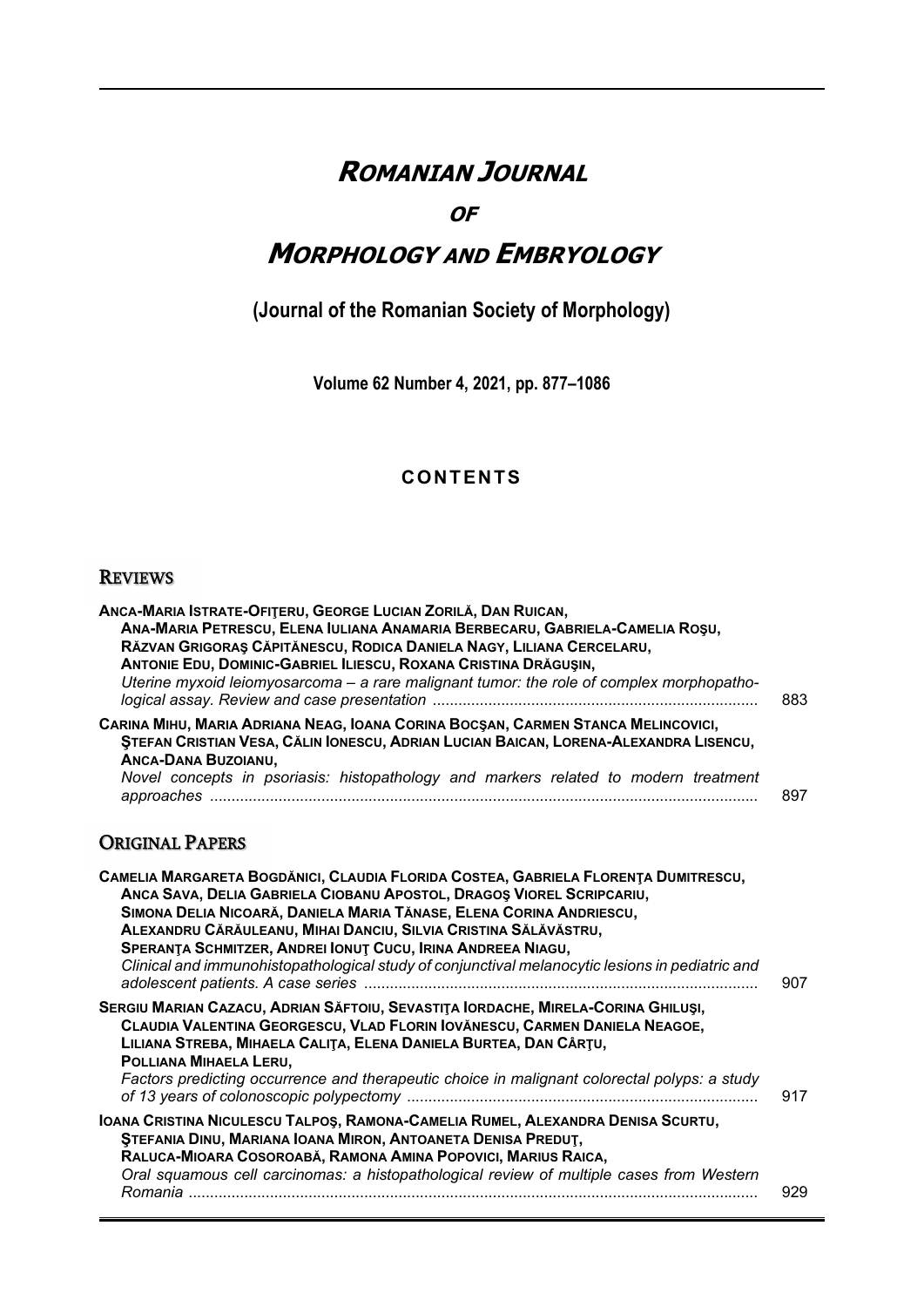| RADU NINEL BĂLĂNESCU, LAURA BĂLĂNESCU, TUDOR STEJĂREL STRÎMBU,<br>ANCUTA MIHAELA CARDONEANU, ANDREEA ALECSANDRA MOGA,<br>Prediction of histopathological local staging by radiological findings and differential diagnosis                                                                                                                                                                                                                            | 939  |
|-------------------------------------------------------------------------------------------------------------------------------------------------------------------------------------------------------------------------------------------------------------------------------------------------------------------------------------------------------------------------------------------------------------------------------------------------------|------|
| <b>GEORGE SORINEL DIACONU, CONSTANTIN GEORGE MIHALACHE, GEORGE POPESCU,</b><br>GEORGE MIHAIL MAN, RĂZVAN GHEORGHE RUSU, CORNELIU TOADER, CONSTANTIN CIUCUREL,<br>CRISTINA MARIANA STOCHECI, GEORGE MITROI, LUMINITA IONELA GEORGESCU,<br>Clinical and pathological considerations in lumbar herniated disc associated with inflammatory                                                                                                               | 951  |
| MARIUS BOGDAN NOVAC, LIDIA BOLDEANU, LUCIANA TEODORA ROTARU,<br>ANDA LORENA DIJMĂRESCU, MIRCEA-SEBASTIAN ȘERBĂNESCU, LUCREȚIU RADU,<br>SIMONA DANIELA NEAMȚU, ALINA MARIA VÎLCEA, MIHAELA NICULESCU, CECIL SORIN MIREA,<br>MIHAIL VIRGIL BOLDEANU, MARIA MAGDALENA MANOLEA,<br>The perioperative effect of anesthetic drugs on the immune response in total intravenous<br>anesthesia in patients undergoing minimally invasive gynecological surgery | 961  |
| DIANA RĂDUȚĂ, OCTAVIAN MARIUS DINCĂ, GIANINA VIORICA MICU, LUCIANA NICHITA,<br>MIRELA DANIELA CIOPLEA, RADU MIHAI BUȘCĂ, RALUCA ARDELEANU,<br>RADU BOGDAN MATEESCU, ANDREEA BENGUŞ, SABINA ANDRADA ZURAC,<br>CRISTIANA GABRIELA POPP, GEORGE CRISTIAN VLĂDAN,<br>MLH1, BRAF and p53 - searching for significant markers to predict evolution towards adeno-                                                                                           | 971  |
| ANDA LORENA DIJMĂRESCU, LIDIA BOLDEANU, MIRELA RADU, IONELA ROTARU,<br>MIRELA ANIŞOARA SIMINEL, MARIA MAGDALENA MANOLEA, SIDONIA CĂTĂLINA VRABIE,<br>MARIUS BOGDAN NOVAC, MIHAIL VIRGIL BOLDEANU, FLORENTINA TĂNASE,<br>The potential value of diagnostic and predictive serum biomarkers for preeclampsia                                                                                                                                            | 981  |
| CHRISTIANA DIANA MARIA DRAGOSLOVEANU, NICOLETA ZAMFIROIU-AVIDIS,<br>ŞERBAN DRAGOSLOVEANU, MIHAI ADRIAN PĂSĂRICĂ, CĂTĂLINA IOANA TĂTARU,<br>PAUL FILIP CURCĂ,<br>Postoperative retinal microstructure and functional outcome after inverted-flap technique                                                                                                                                                                                             | 991  |
| ALINA MARIA MEHEDINTEANU, CECIL SORIN MIREA, PUIU OLIVIAN STOVICEK, MICHAEL SCHENKER,<br>MARIUS IONUT STANCU, ANA-MARIA CIUREA, LILIANA STREBA, ANCA-MARIA ISTRATE-OFITERU,<br>TEODOR-NICUŞOR SAS, CRISTIN CONSTANTIN VERE,                                                                                                                                                                                                                           | 1001 |
| VALENTIN TIBERIU MOLDOVAN, OANA MARIA PĂTRAȘCU, LEILA ALI, MARIANA COSTACHE,<br><b>MARIA SAJIN,</b><br>Morphological and immunohistochemical diagnostic of extragastrointestinal stromal tumors -                                                                                                                                                                                                                                                     | 1011 |
| RALUCA MARIA BUNGĂRDEAN, MIRCEA-SEBASTIAN ȘERBĂNESCU, COSTIN TEODOR STREBA,<br><b>MARIA CRIŞAN,</b><br>Deep learning with transfer learning in pathology. Case study: classification of basal cell                                                                                                                                                                                                                                                    | 1017 |
| CARMEN UNGUREANU, DEMETRA GABRIELA SOCOLOV, GABRIELA ANTON, EUGENIA MOROȘAN,<br>LAURA MIHAELA TRANDAFIR, LUDMILA LOZNEANU, MIOARA FLORENTINA TRANDAFIRESCU,<br>ELENA COJOCARU,<br>Role of ProEx C immunocytochemistry in cervical high-grade squamous intraepithelial lesions                                                                                                                                                                         | 1029 |
| <b>CASE REPORTS</b>                                                                                                                                                                                                                                                                                                                                                                                                                                   |      |
| RAMONA-ANDREEA MATEI, MIHAI MEHEDINTU-IONESCU, ȘTEFAN PAITICI, EUGEN FLORIN GEORGESCU,<br>ANDREAS DONOIU, ADINA MARIANA GHEMIGIAN, MIHAELA POPESCU, BOGDAN DAN TOTOLICI,<br>CARMEN NEAMȚU, STELIAN ȘTEFĂNIȚĂ MOGOANTĂ,                                                                                                                                                                                                                                | 1035 |

| OANA-CELLA ANDREI, CĂTĂLINA FARCASIU, ADRIANA BISOC, DANIELA IOANA TĂRLUNGEANU,                |      |
|------------------------------------------------------------------------------------------------|------|
| LIVIA ALICE TĂNĂSESCU, MAGDALENA NATALIA DINA, MIHAI BURLIBAȘA, RUXANDRA MĂRGĂRIT,             |      |
| Unilateral agenesis of permanent superior canine in familial peg-shaped lateral incisors: rare |      |
|                                                                                                | 1045 |